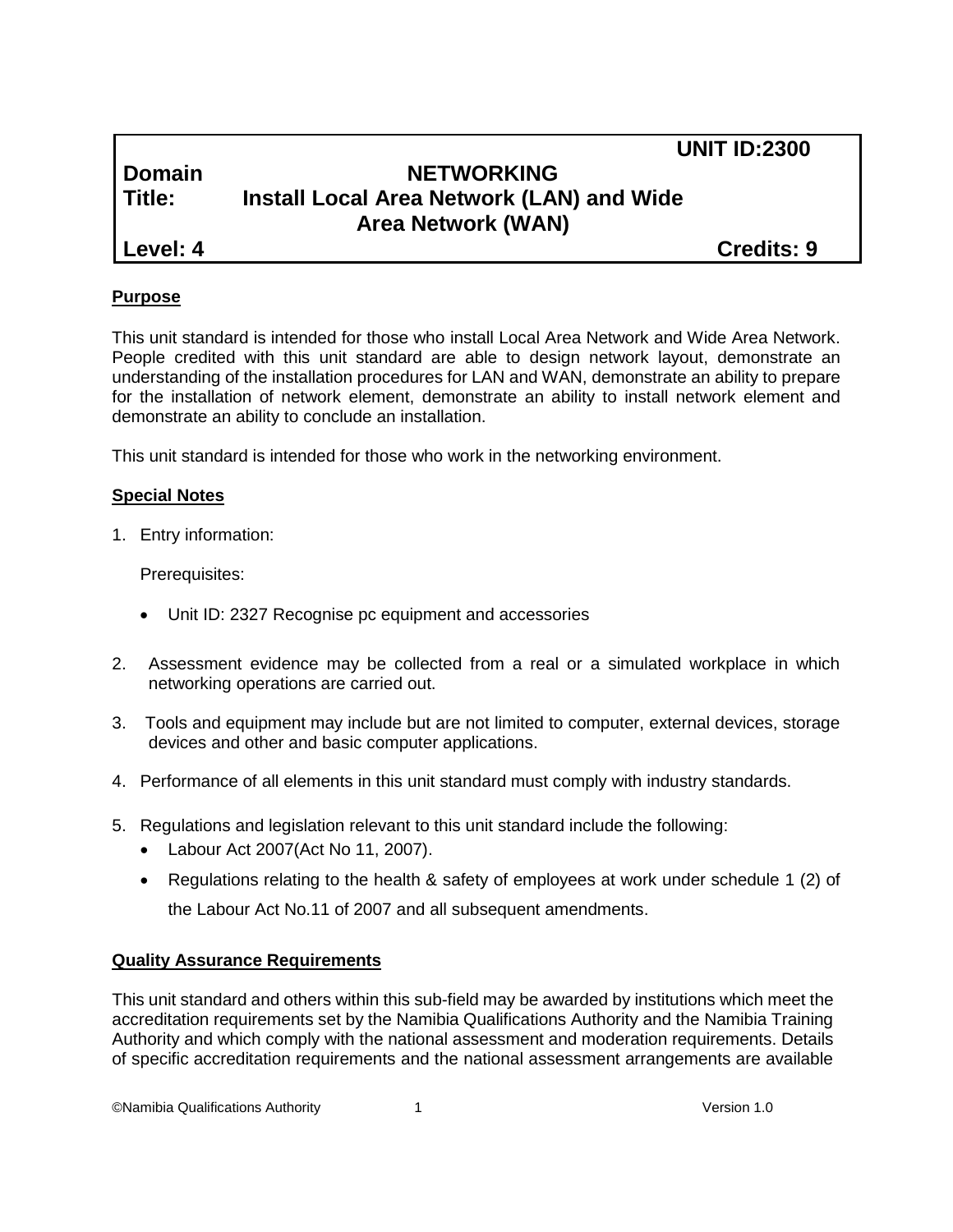from the Namibia Qualifications Authority o[n www.namqa.org a](http://www.namqa.org/)nd the Namibia Training Authority on [www.nta.com.na](http://www.nta.com.na/)

## **Elements and Performance Criteria**

#### **Element 1: Design network layout**

#### **Performance Criteria**

- 1.1 Network diagrams are sketched according to instructions.
- 1.2 Network layout is illustrated.

#### **Element 2: Demonstrate an understanding of the installation procedures for LAN and WAN**

#### **Performance Criteria**

- 2.1 System installation procedures are explained.
- 2.2 Network diagram, hardware layout, technical requirements, building access requirements and termination of cables are explained.
- 2.3 Acquisition/procurement procedures are outlined.

## **Element 3: Demonstrate an ability to prepare for the installation of network element**

#### **Performance Criteria**

- 3.1 Work order and installation documents are created and/or obtained in accordance with employer's policies and procedures.
- 3.2 Site location and work instruction are interpreted as per work order.
- 3.3 Site inspection is performed in accordance with employer's policies and procedures.
- 3.4 Site preparation for installation is performed as per work order and installation documentation.
- 3.5 Material, equipment and tools for the installation are prepared as per work instructions.

#### **Element 4: Demonstrate an ability to install network element**

#### **Performance Criteria**

- 4.1 Installation activities are scheduled as per work order.
- 4.2 Network mediums and interfaces are identified and selected.

©Namibia Qualifications Authority 2 Version 1.0